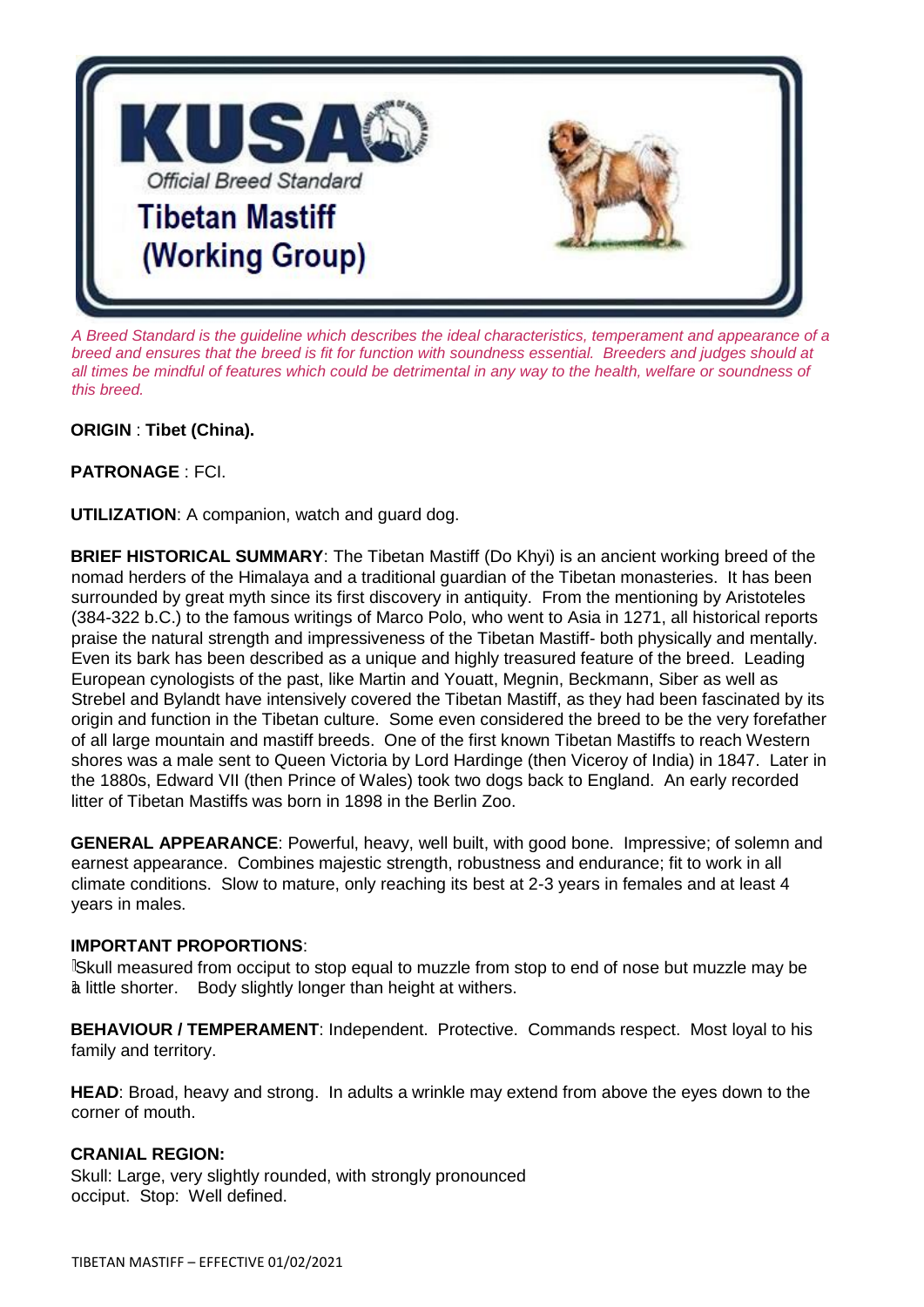# **FACIAL REGION:**

Nose: Broad, as dark as possible depending on coat colour, well opened nostrils.

Muzzle: Fairly broad, well filled and deep. End of muzzle square.

Lips: Well developed and covering the underjaw.

Jaws/Teeth: Jaws strong with perfect, regular and complete scissor bite, i.e. upper incisors closely overlapping the lower incisors and set square to the jaws. Level bite acceptable. Dentition fits tightly.

Eyes: Medium size, any shade of brown and in accordance with coat colour, the darker the better. Set well apart, oval and slightly slanting. Eyelids tightly fitting the eyeball. Expression of dignity.

Ears: Medium size, triangular, pendant, set between the level of the skull and the eye, dropping forward and hanging close to head; carried forward when alert. Ear leathers covered with soft, short hair.

**NECK**: Strong, well muscled, arched. Not too much dewlap. Covered by thick upstanding mane, not so pronounced in bitches.

**BODY**: Strong.

Back: Straight, muscular.

Croup: Broad and rather flat.

Chest: Rather deep, of moderate breadth, with good spring of rib, to give heart-shaped ribcage. Brisket reaching to below elbows.

**TAIL**: Medium length. Set high on line with top of back, carried high, loosely curled over back, when dog alert or in motion; well feathered.

#### **LIMBS**

#### **FOREQUARTERS:**

General appearance: Straight, well angulated, well covered all over with strong hair. Shoulders: Well laid, muscular. Elbows: Neither turned in nor out. Forearms: Straight. Strong bone. Metacarpus (Pasterns): Strong, slightly sloping.

#### **HINDQUARTERS:**

General appearance: Powerful, muscular, with good angulation. Seen from behind, hindlegs parallel. Upper thigh: Rather long; strong, with good hard muscles, but not bulging. Stifle: Well bent Hock: Strong, low set. Dewclaws optional.

**FEET:** Fairly large, strong, round and compact, with good feathering between well-arched toes.

**GAIT / MOVEMENT**: Powerful, but always light and elastic: with good reach and drive. When speed increases tends to single track. When walking appears very deliberate. Capable of functioning over a varied terrain with stamina and suppleness.

### **COAT**

**HAIR**: Quality of greater importance than quantity. Coat harsh, thick, top coat not too long, with dense and rather wolly undercoat in cold weather which becomes rather sparse in warmer months.